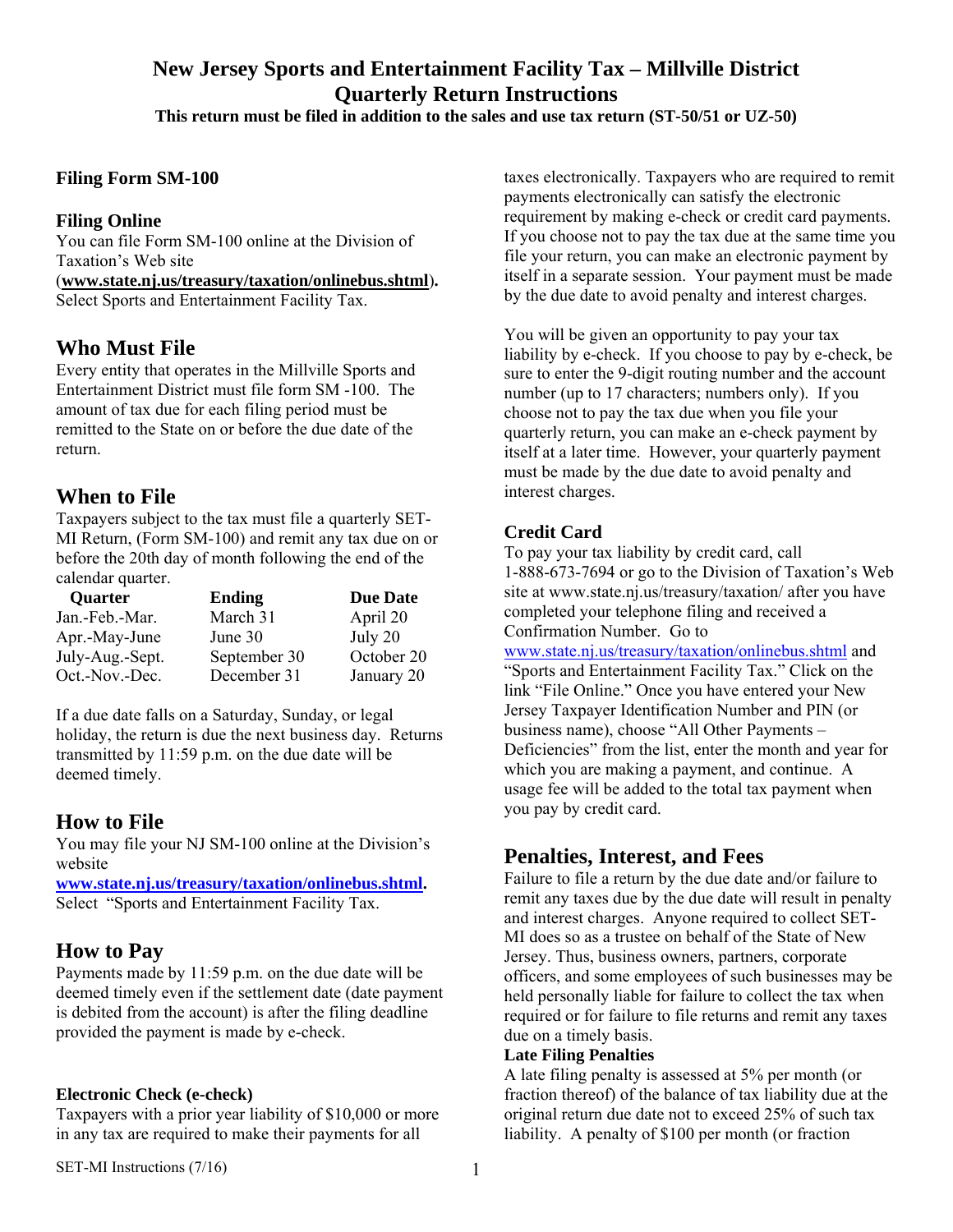thereof) for each month the return is late will also be imposed.

#### **Late Payment Penalty**

A late payment penalty is assessed at 5% of the balance of the taxes due and paid late.

#### **Interest**

The annual interest rate is 3% above the average predominant prime rate. Interest is imposed each month (or fraction thereof) on the unpaid balance of the tax from the due date to the date of payment. At the end of each calendar year, any tax, penalties, and interest remaining due will become part of the balance on which interest is charged.

NOTE: The average predominant prime rate is the rate as determined by the Board of Governors of the Federal Reserve System, quoted by commercial banks to large businesses on December 1st of the calendar year immediately preceding the calendar year in which the payment was due or as determined by the Director in accordance with N.J.S.A. 54:48-2.

#### **Collection Fees**

In addition to the above penalties and interest, if your tax bill is sent to a collection agency, a referral cost recovery fee of 10% of the tax due will be added to your liability. If a certificate of debt is issued for your outstanding liability, a fee for the cost of collection may also be imposed.

# **Gross Receipts**

The accrual method of accounting must be used when reporting gross receipts. Under this method, all receipts are reported in the period in which the sale took place, no matter when or if payment is actually received from the customer. Report gross receipts from all transactions, *including exempt transactions,* which occurred during the three-month reporting period covered by the quarterly return (Form SM-100). This includes:

• Sales of tangible personal property, including the rental, storage, and use of tangible personal property.

• Receipts from lease transactions.

• Sales of prepared foods and beverages (including alcohol).

- Room occupancy charges.
- Admission and amusement charges.
- Receipts from sales of less than \$0.11.

• Installment sales or other sales on credit made during the quarter.

#### *Do not include* in gross receipts:

• Installment *payments* from installment sales or other sales on credit.

- Sales tax collected.
- Trade-in allowances.

Adequate records should be maintained showing separately all exclusions from gross receipts.

### **Deductions**

You may deduct the amount of all sales included in gross receipts which are not taxable under New Jersey law. No deduction may be taken for any amount which was not included in gross receipts on your return. Deductions may be taken only *once.* For example, if a deduction has been taken for an exempt clothing sale, you may not deduct the amount again as a sale of property which was delivered out of State.

**Exempt Sales of Tangible Personal Property (Line 2a).** Deduct the sales of any tangible personal property which is specifically exempt from sales tax (e.g., sales of clothing, etc.).

**Exempt Admissions (Line 2b).** Deduct any admission charges to sporting activities where a patron was a participant.

**Exempt Occupancies (Line 2c).** Deduct receipts from occupancies exceeding 90 consecutive days or less than \$2.00 dollars per day.

 **Sales Covered by Certificates (Line 2d).** Deduct receipts from sales of property or services for which a valid New Jersey exemption certificate or Streamlined Sales Tax Agreement Certificate of Exemption was accepted in good faith in lieu of tax.

**Returned Goods (Line 2e).** Deduct the total sales price of taxable purchases returned by the customer. Include only the amounts refunded or credited to the customer. Do not include:

- Sales tax collected on returned purchases.
- Returns that were not subject to sales tax.

• Amounts not included in gross receipts on any return. No deduction may be taken for returned goods which have been or will be deducted as an exempt sale on the SET-MI return.

#### **Rounding Off to Whole Dollars**

Eliminate any amount under 50 cents and increase any amount 50 cents or over to the next higher dollar. Round the amounts for the quarterly gross receipts and deductions lines only. No other lines are to be rounded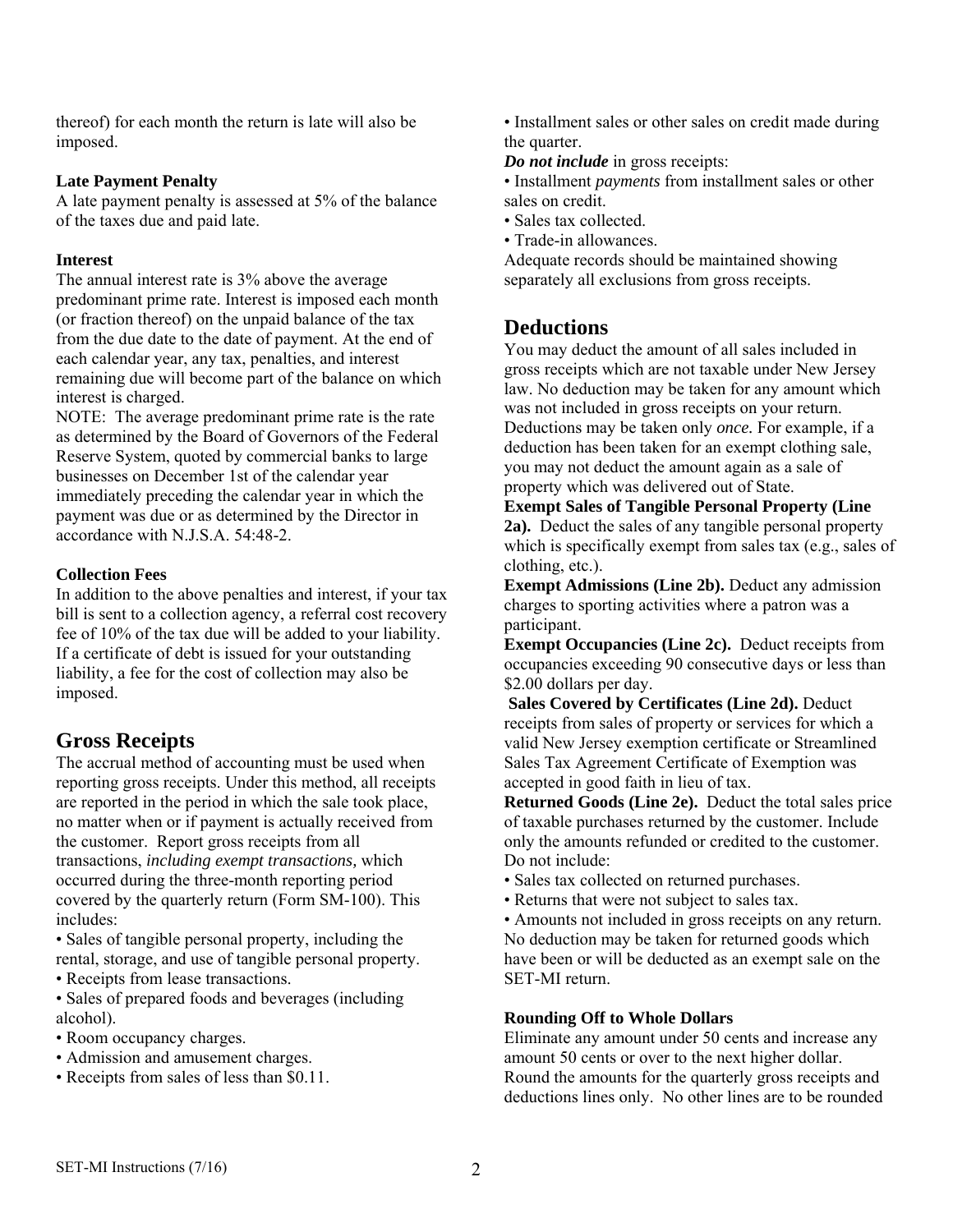#### **Instructions for Online Filing Identification**

**New Jersey Taxpayer Identification Number.** Enter your 12-digit New Jersey Taxpayer Identification Number. (NOTE: If you do not enter your ID number correctly, you will not be able to file.)

**PIN/Taxpayer Name.** Enter your 4-digit PIN (Personal Identification Number) or your registered taxpayer name. (NOTE: If you do not enter your PIN or your taxpayer name correctly, you will not be able to file.) If you are registered to withhold New Jersey gross income tax from wages or other payments, your PIN is the same PIN that you use to file employer withholding tax returns (Forms NJ-927/NJ-500 or Form NJ-927-W) online or by phone. The employer PIN is printed in the upper right-hand corner of Form REG-C contained in your quarterly NJ-927 forms packet. If your business does not file employer withholding tax returns, your PIN is the same PIN you use to file sales and use tax returns (Forms ST-50/51) online. If you cannot access the Business Online Filing System using your assigned PIN, call the Division of Taxation's Customer Service Center at 609-292-6400 during normal business hours for assistance.

**Contact Information.** Enter the name and phone number of a contact person for the taxpayer.

# **Return Period**

**Quarter:** Enter the number that reflects the calendar quarter covered by the return:

- **1** January, February, March
- **2** April, May, June
- **3** July, August, September
- **4** October, November, December

Year: Enter the year in which the quarter you are reporting fell. Example: If you are filing a return for the second quarter of 2016, enter "2" for the quarter and "2016" for the year.

### **Return Information**

**Tax Preparer's Identification Number.** If the return is being filed by a tax preparer, enter the preparer's 9-digit Federal identification number or social security number. **Line 1 Gross Receipts** Enter on lines a through d the corresponding gross sales receipts (to the nearest dollar) from all transactions, including exempt transactions that occurred during the three-month reporting period covered by the return. Enter on Line 1e the Total Gross

Receipts (to the nearest dollar) of the sum of lines a through d. (See "Gross Receipts" on page 2 for more information). If you had no gross receipts for the quarter, enter "0."

**Line 2 Deductions** Enter on lines a through d the specific deductions to the corresponding line (to the nearest dollar) from all transactions that occurred during the three-month reporting period covered by the return. Enter on Line 2f the Total Deductions (to the nearest dollar) of the sum of lines a through e. (See "Deductions" on page 2 for more information). If you had no deductions for the quarter, enter "0."

**Line 3 Taxable Receipts** Taxable receipts are the amount of income that is subject to tax after the deductions are removed from the Total Gross Receipts. (Subtract line 2f from line 1e.)

**Line 4 Tax Rate** The tax rate is the rate (2%) at which tax should be collected on the Taxable Receipts (Line 3) as defined in P.L. 2007 Chapter 30.

**Line 5 Calculated Tax** The calculated tax due is the amount of Taxable Receipts (Line 3) multiplied by the 2% Tax Rate (Line 4).

**Line 6 Tax Collected** The tax collected is the amount of tax you have actually collected during the return period.

**Line 7 Total Tax Due** Enter the greater of Line 5 and Line 6.

#### **Line 8 Total Payments and Credits For**

**Amended Quarter** Enter the sum of all payment(s) or credit(s) from previous overpayment(s) in line 8.

**Line 9 Quarterly Tax Due** Subtract the Total Payments and Credits from the Total Tax Due. (Line 7 minus Line 8).

**Line 10 Penalty and Interest.** Compute any penalty and interest charges incurred for late payment and/or late filing for the quarter and enter the amount on Line 10. If you are unable to determine this amount, enter "0." You will be billed for any penalty or interest due.

**Line 11 Total Amount Due**. Add the Penalty and Interest (Line 10) to the Quarterly Tax Due (Line 9). If you have a balance due, you must pay by e-check or